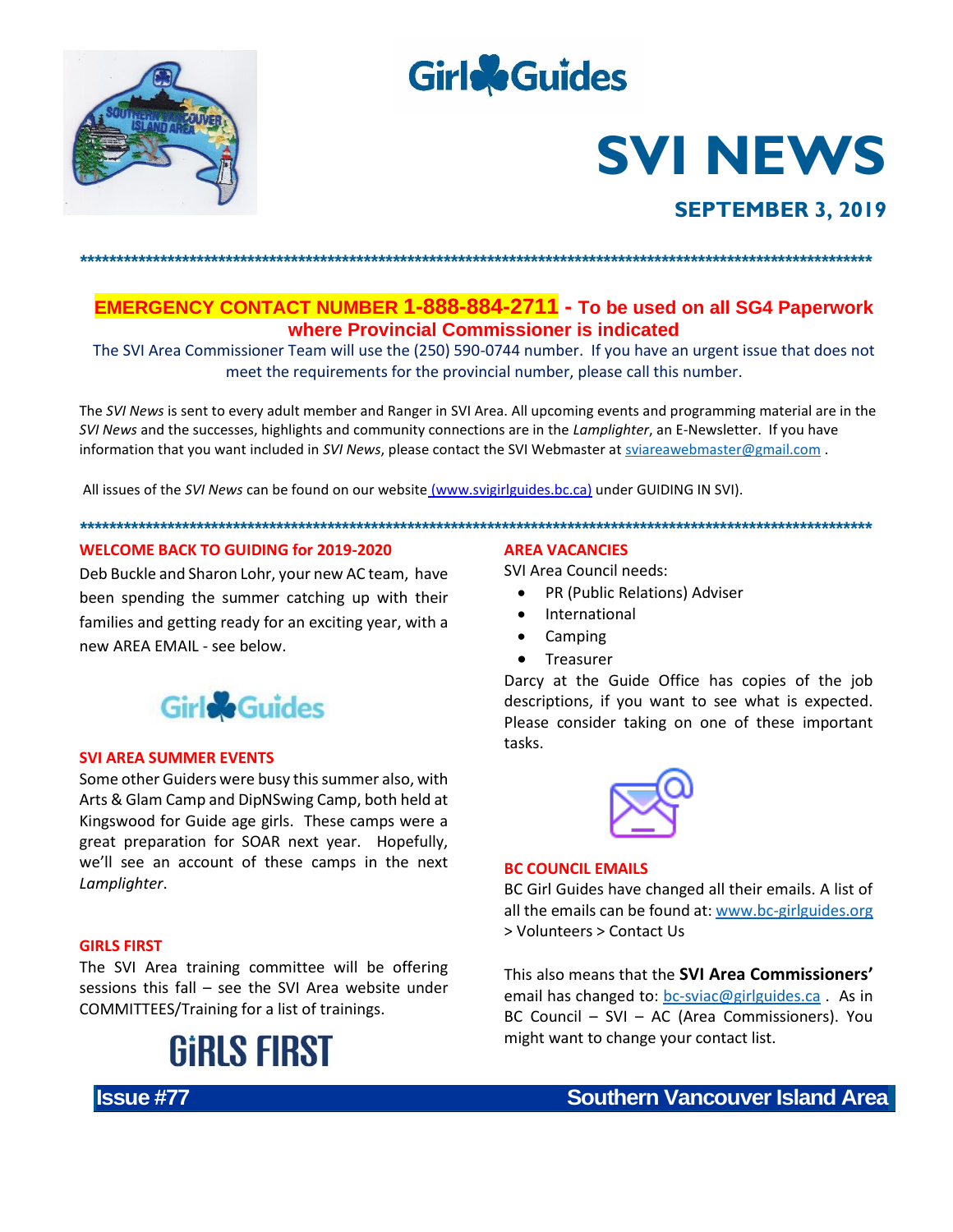#### **FALL COOKIES**

Cookie Blitz will begin the weekend of October 5-6, 2019.



Remember to add your cookie sales locations to the Cookie Finder on the National website: [https://www.girlguides.ca/web/GGC/Cookies/Find\\_](https://www.girlguides.ca/web/GGC/Cookies/Find_Cookies/GGC/Cookies/Find_Cookies.aspx?hkey=a8518de9-46e7-4627-97f2-6dfd6968ad4c) [Cookies/GGC/Cookies/Find\\_Cookies.aspx?hkey=a85](https://www.girlguides.ca/web/GGC/Cookies/Find_Cookies/GGC/Cookies/Find_Cookies.aspx?hkey=a8518de9-46e7-4627-97f2-6dfd6968ad4c) [18de9-46e7-4627-97f2-6dfd6968ad4c](https://www.girlguides.ca/web/GGC/Cookies/Find_Cookies/GGC/Cookies/Find_Cookies.aspx?hkey=a8518de9-46e7-4627-97f2-6dfd6968ad4c)

And let the SVI Area webmaster know your locations and dates ( [sviareawebmaster@gmail.com](mailto:sviareawebmaster@gmail.com) ).

#### **SOAR 2020**

The applications for Patrol Guiders and Core Staff are being taken. [http://soarbc.com](http://soarbc.com/)  Deadlines for submission: Patrol Guiders: September 15, 2019. Core Staff: suggested by October 31, 2019 Girl registration starts: January 1, 2020 SOAR 2020: Camp Barnard, Sooke, SVI Area July 24 to August 1, 2020.



#### **FUNDRAISING FOR SOAR?**

Be sure to include your District Commissioner in the discussions when completing the FR.1 forms. They need to know what fundraising is being done in your District.

|                                                                    | Application for Fundraising Approval (FR.1)                                                                                                                                                     |                        |        | Prize 3 of 3         |   |                  |
|--------------------------------------------------------------------|-------------------------------------------------------------------------------------------------------------------------------------------------------------------------------------------------|------------------------|--------|----------------------|---|------------------|
| Socion 1: Details of Fandraising                                   |                                                                                                                                                                                                 |                        |        |                      |   |                  |
| What are you reteing Kinds for:                                    |                                                                                                                                                                                                 |                        |        |                      |   |                  |
| Who is negliged too aparount.<br>(Unit, Diserse), Area, camp etc.) |                                                                                                                                                                                                 |                        |        |                      |   |                  |
| Paranovable Coater for the                                         |                                                                                                                                                                                                 |                        |        |                      |   |                  |
| activity last you are fundroleing for                              |                                                                                                                                                                                                 |                        | Act 6  |                      |   |                  |
| <b>Phone:</b>                                                      |                                                                                                                                                                                                 |                        | F-mail |                      |   |                  |
|                                                                    | Dresse you have filled in all three fields - mixeleg information may lead to a delay in approval. If more space is required to<br>Description of bandspales excited for such critics sensorial. | Date of Artistic       |        | Pumpings             |   | <b>Locations</b> |
| describe your fundations please at loch a second page.             |                                                                                                                                                                                                 | <b>Idea/month/west</b> |        | Geal<br>(net profit) |   |                  |
|                                                                    |                                                                                                                                                                                                 |                        |        | 51                   |   | Y FRAFT          |
|                                                                    |                                                                                                                                                                                                 |                        |        | t.10                 |   | <b>YELME</b>     |
|                                                                    |                                                                                                                                                                                                 |                        |        | \$1                  |   | YES NET          |
|                                                                    |                                                                                                                                                                                                 |                        |        |                      |   | V EB 683         |
|                                                                    | Section 3: Details of Costs (To calculate, see Instructions on page 1).                                                                                                                         |                        |        |                      |   |                  |
|                                                                    |                                                                                                                                                                                                 |                        |        | ×                    | k |                  |
| Total cost of activity (e.g. Vp. camp improvement, CWFF etc.)      | For transport to the except participant. 5 2000 X 2000 P of pris # 3 2000 X 2000 P of adults                                                                                                    |                        |        |                      |   |                  |

#### **AREA TRAININGS**

#### **New Guider, includes Safe Guide**

Saturday September  $14 \quad 9 - 4$  at Guide House; no fee Sunday, October 20  $9 - 4$  at Guide House; no fee

#### **Outdoor Activity Leader**

 OAL **Tenting** Training at Camp Barnard (fee \$50) Friday, Sept 27  $@$  7 pm to Sunday, Sept 29  $@$  1 pm

 OAL **Residential** Training at Milnes Landing (fee \$50) Saturday, Nov 16 @ 9 am to Sunday, Nov 17 @ 4 pm

See the SVI website for registration info

#### **DISTRICT COMMISSIONERS**

Area Council is pleased to welcome these new DCs: Peninsula Shores – Anne Gardam Raven – Renee McCulloch Lakes – Sandra Bullen Woodwyn (Co) – Brenda Matthews & Fiona Mosher

#### **GUIDE HOUSE**

Presently there are no new updates on the sale of SVI Guide House. Therefore, we've done nothing about a new space since we can't predict the future.

**AREA DATES TO NOTE** – additional information on these activities can be obtained from your District Commissioner or the Area website: <https://www.svigirlguides.bc.ca/> .

**Sept 14** – New Guider with Safe Guide **Sept 25 or 26** – Tentative date for Area meeting **Sept 27 to 29** – OAL Tenting **Sept 30** – first day of cookie sales **Oct 4 to 6** – Discovery Camp **Oct 5 & 6** – Cookie Blitz **Oct 20** – New Guider with Safe Guide **Nov 16-17** – OAL Residential